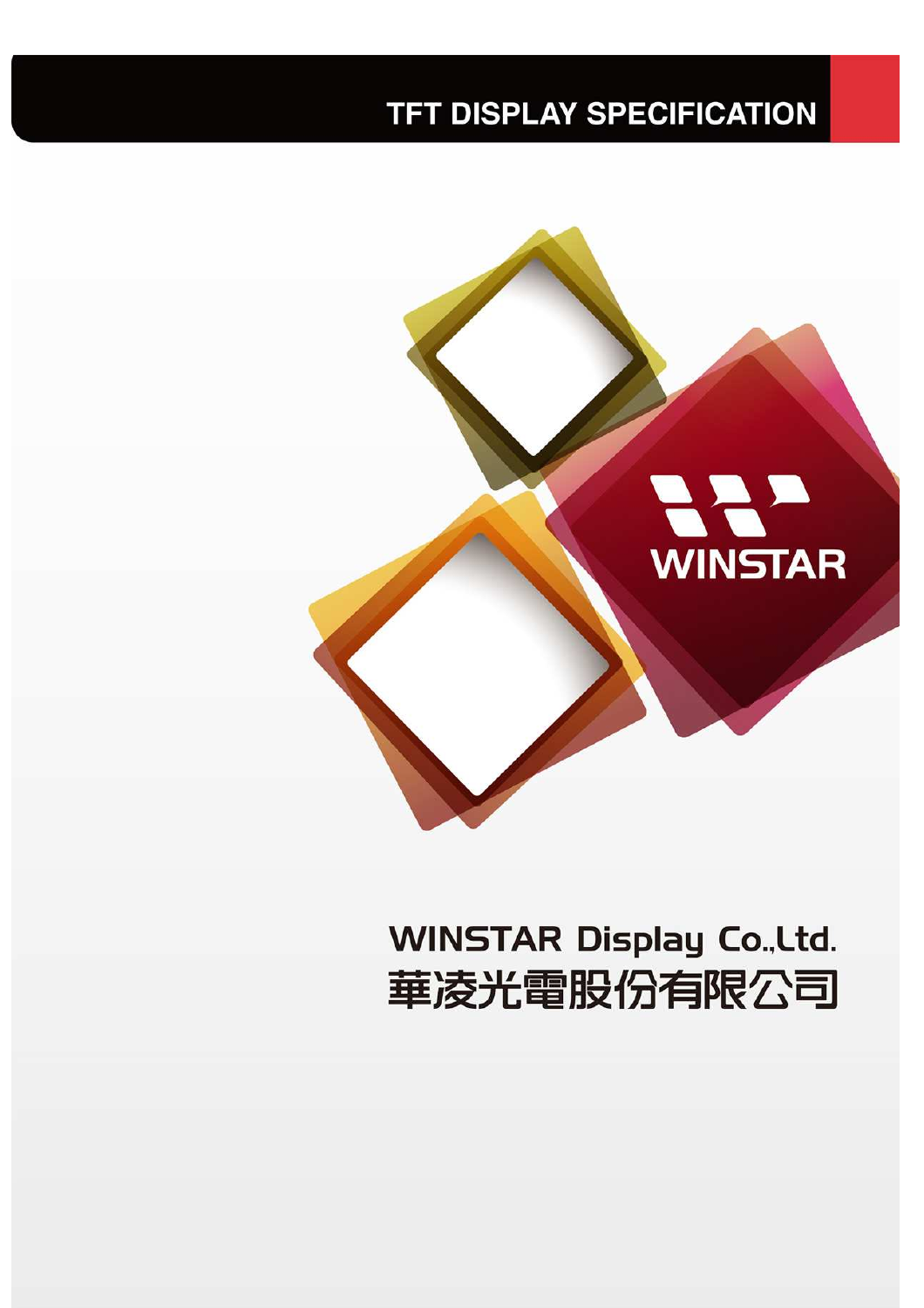



*WEB: https://www.winstar.com.tw E-mail: sales@winstar.com.tw*

#### **SPECIFICATION**

#### **MODULE NO.: WF123BSWAYLNB0# WF123BSWAYLNB0#**

#### General Specifications

| <b>Item</b>            | <b>Dimension</b>                         | <b>Unit</b> |
|------------------------|------------------------------------------|-------------|
| Size                   | 12.3                                     | inch        |
| <b>Pixel Number</b>    | 1920 RGB (H) x 720(V)                    | pixel       |
| Module dimension       | 364.0(H) x 175.0 (V) x 10.48             | mm          |
| <b>Active Area</b>     | 292.032(H) x 109.512(V)                  | mm          |
| <b>Pixel Pitch</b>     | $0.1521(H) \times 0.1521(V)$             | mm          |
| LCD type               | <b>TFT, Normally Black, Transmissive</b> |             |
| Viewing<br>Angle       | 85/85/85/85                              |             |
| <b>Backlight Type</b>  | <b>LED, Normally White</b>               |             |
| <b>TFT</b> Interface   | 2ch-LVDS                                 |             |
| <b>PCAP IC</b>         | ILI2511 or equivalent                    |             |
| <b>PCAP</b> Interface  | USB (I2C available)                      |             |
| <b>PCAP FW Version</b> | V6.0.0.0.0.0.0.3                         |             |
| <b>Touch Panel</b>     | Projected capacitive Touch Panel         |             |
| Surface                | Glare                                    |             |

\*Color tone slight changed by temperature and driving voltage.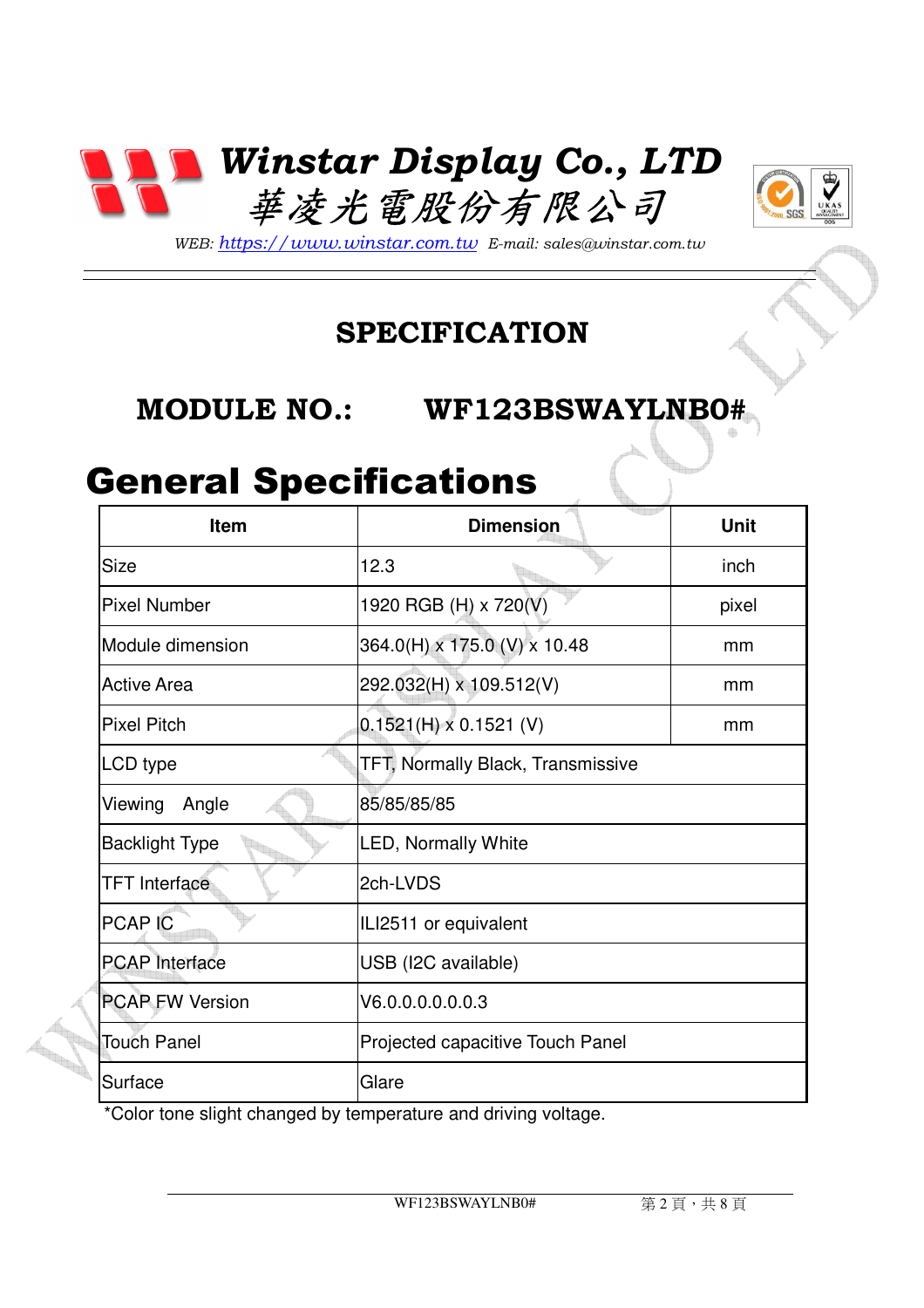# Absolute Maximum Ratings

| Item                         | <b>Symbol</b> | Min   | <b>Typ</b> | <b>Max</b> | <b>Unit</b> |  |
|------------------------------|---------------|-------|------------|------------|-------------|--|
| <b>Operating Temperature</b> | TOP           | $-30$ |            | $+85$      | $\sim$      |  |
| Storage Temperature          | TST           | $-40$ |            | $+85$      | $\sim$      |  |

### Electrical Characteristics

| <b>TFT LCD Module</b>   |               |                |      |            |             |
|-------------------------|---------------|----------------|------|------------|-------------|
| Item                    | <b>Symbol</b> | Min.           | Typ. | Max.       | <b>Unit</b> |
| <b>Supply Voltage</b>   | <b>VCC</b>    | 3              | 3.3  | 3.6        | $\vee$      |
|                         | ViH           | VCC *0.7       |      | <b>VCC</b> | V           |
| Input signal voltage    | ViL           | $\overline{0}$ |      | VCC *0.3   | V           |
| Current of power supply | <b>ICC</b>    |                |      | 500        | mA          |
| Inrush current          | <b>RUSH</b>   |                |      | 2.0        | A           |
|                         | USB_VDD 5V    | 4.75           | 5.0  | 5.25       | $\vee$      |
| Supply CTP(USB)         | USB_VDD       |                | 90   | 135        | mA          |
|                         | VDDT 3.3      | 3.15           | 3.3  | 3.45       | V           |
| Supply CTP(I2C)         | <b>I</b> VDDT |                | 90   | 135        | mA          |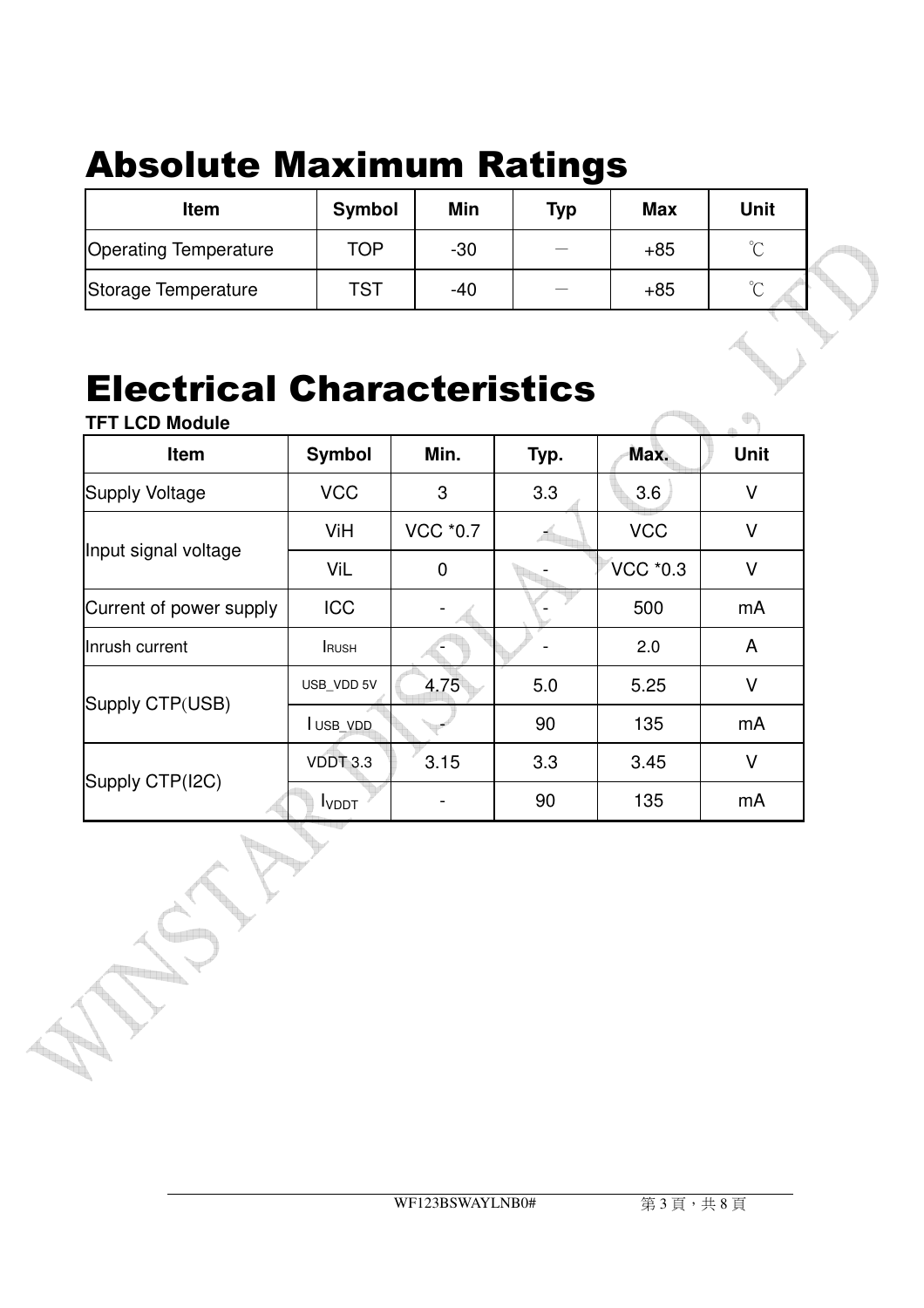# Interface

#### **TFT LCD MODULE**

FPC connector is used for electronics interface. AORORA F31L-1A7H1-21050 , 50PIN

| Pin no.         | <b>Symbol</b>    | <b>Function</b>                                            |
|-----------------|------------------|------------------------------------------------------------|
| 1               | <b>GND</b>       | Ground                                                     |
| $\overline{c}$  | <b>NC</b>        | No connector                                               |
| 3               | <b>VCC</b>       | <b>Digital Power</b>                                       |
| $\overline{4}$  | <b>VCC</b>       | <b>Digital Power</b>                                       |
| 5               | <b>GND</b>       | <b>Panel Power</b><br>ġ.                                   |
| 6               | <b>GND</b>       | <b>Panel Power</b>                                         |
| $\overline{7}$  | <b>NC</b>        | No connector                                               |
| 8               | <b>NC</b>        | No connector                                               |
| 9               | <b>GND</b>       | Ground                                                     |
| 10              | ORXIN0-          | Odd pixel negative LVDS differential clock input           |
| 11              | ORXIN0+          | Odd pixel positive LVDS differential clock input           |
| 12              | ORXIN1-          | Odd pixel negative LVDS differential clock input           |
| 13              | ORXIN1+          | Odd pixel positive LVDS differential clock input           |
| 14              | ORXIN2-          | Odd pixel negative LVDS differential clock input           |
| 15              | ORXIN2+          | Odd pixel positive LVDS differential clock input           |
| 16              | <b>ORXCLKIN-</b> | Odd pixel negative LVDS differential clock input           |
| 17              |                  | ORXCLKIN+ Odd pixel positive LVDS differential clock input |
| 18              | ORXIN3-          | Odd pixel negative LVDS differential clock input           |
| 19              | ORXIN3+          | Odd pixel positive LVDS differential clock input           |
| 20              | ERXINO-          | Even pixel negative LVDS differential clock input          |
| 21              | ERXIN0+          | Even pixel positive LVDS differential clock input          |
| 22              | ERXIN1-          | Even pixel negative LVDS differential clock input          |
| 23              | $ERXIN1+$        | Even pixel positive LVDS differential clock input          |
| 24              | ERXIN2-          | Even pixel negative LVDS differential clock input          |
| 25 <sub>2</sub> | ERXIN2+          | Even pixel positive LVDS differential clock input          |
| 26              | <b>ERXCLKIN-</b> | Even pixel negative LVDS differential clock input          |
| 27              | ERXCLKIN+        | Even pixel positive LVDS differential clock input          |
| 28              | ERXIN3-          | Even pixel negative LVDS differential clock input          |
| 29              | ERXIN3+          | Even pixel positive LVDS differential clock input          |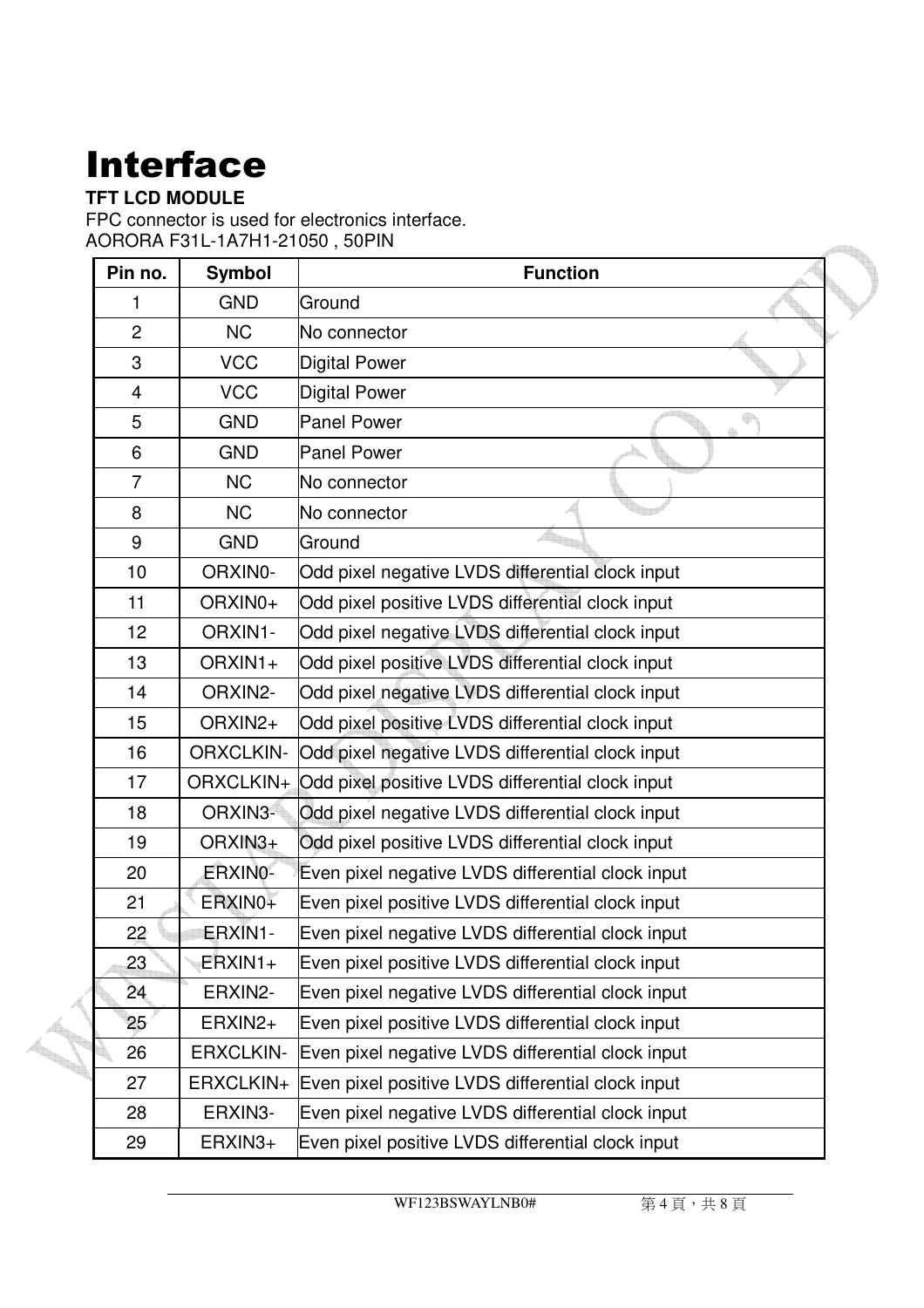| 30 | <b>GND</b>        | Ground                                                                                                                                                                                                                |
|----|-------------------|-----------------------------------------------------------------------------------------------------------------------------------------------------------------------------------------------------------------------|
| 31 | <b>NC</b>         | No connector                                                                                                                                                                                                          |
| 32 | <b>RESETB</b>     | Global reset pin, active low.                                                                                                                                                                                         |
| 33 | <b>STBYB</b>      | Standby mode, active low.                                                                                                                                                                                             |
| 34 | CA <sub>3</sub>   | Output signal to indicate self protection mode, when<br>DE, HS, VS, DCLK, any of these signals is missing, it will become<br>High. If using this pin, CA3 need to pulled low by an resistor, else<br>let it floating. |
| 35 | <b>SCL</b>        | Serial interface clock input. (User folating)                                                                                                                                                                         |
| 36 | <b>SDA</b>        | Serial interface data input/output. (User folating)                                                                                                                                                                   |
| 37 | <b>CSB</b>        | Serial interface chip enable. (User folating)                                                                                                                                                                         |
| 38 | <b>GND</b>        | Power Ground                                                                                                                                                                                                          |
| 39 | <b>GND</b>        | Power Ground                                                                                                                                                                                                          |
| 40 | <b>NC</b>         | No connector                                                                                                                                                                                                          |
| 41 | <b>LEDA</b>       | LED power (Anode)                                                                                                                                                                                                     |
| 42 | <b>LEDA</b>       | LED power (Anode)                                                                                                                                                                                                     |
| 43 | <b>LEDA</b>       | LED power (Anode)                                                                                                                                                                                                     |
| 44 | <b>NC</b>         | No connector                                                                                                                                                                                                          |
| 45 | LEDK1             | Cathode 1                                                                                                                                                                                                             |
| 46 | LEDK <sub>2</sub> | Cathode 2                                                                                                                                                                                                             |
| 47 | LEDK3             | Cathode 3                                                                                                                                                                                                             |
| 48 | LEDK4             | Cathode 4                                                                                                                                                                                                             |
| 49 | NTC A             | NTC Anode                                                                                                                                                                                                             |
| 50 | NTC K             | NTC Cathode                                                                                                                                                                                                           |

LL.

**THE** 

**County**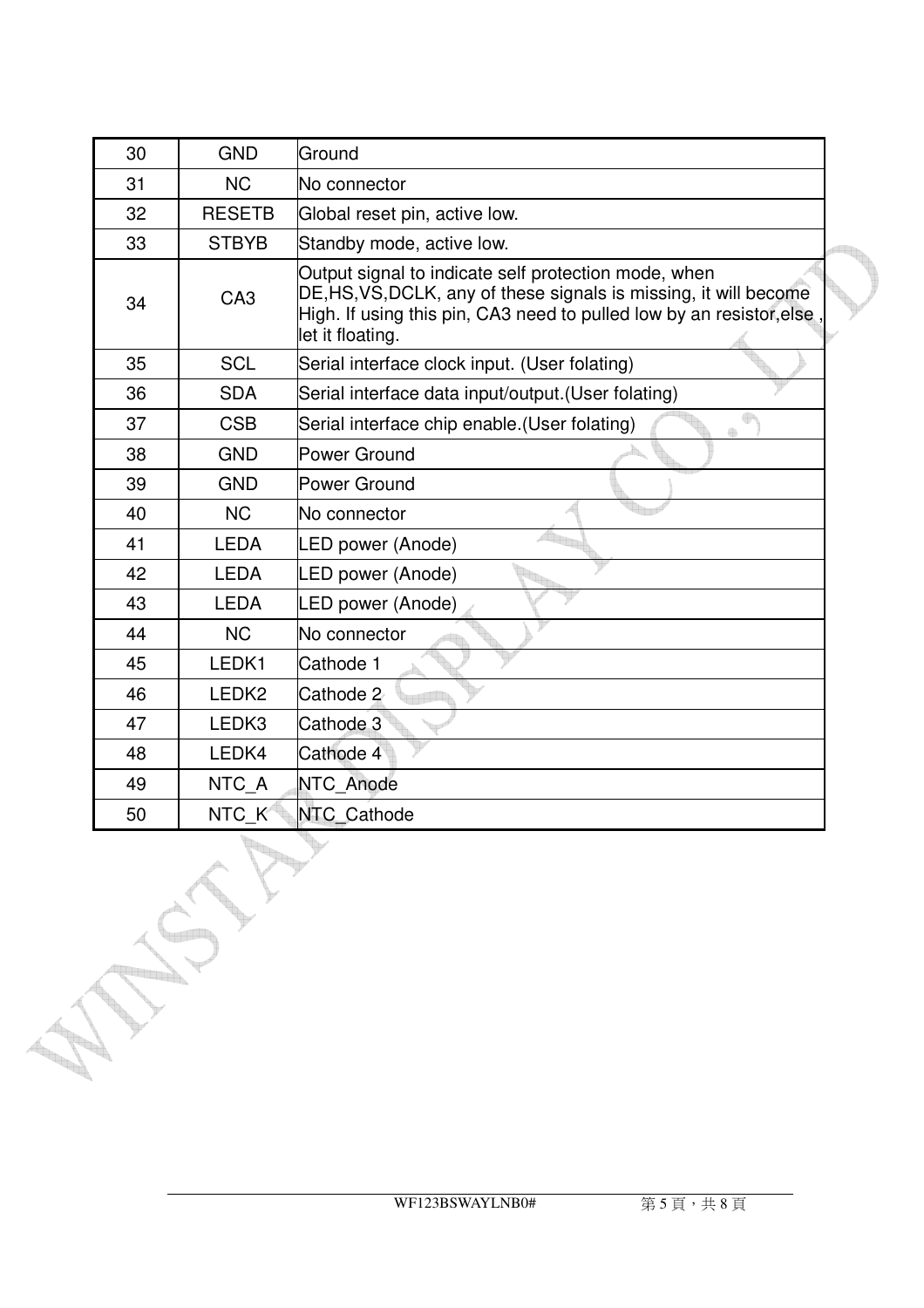#### **2. PCAP PIN Definition**

| <b>Pin</b>     | Symbol     | <b>Function</b>                |  |
|----------------|------------|--------------------------------|--|
|                | USB VSS    | System ground                  |  |
| $\overline{2}$ | USB VDD 5V | Power supply                   |  |
| 3              | $USB$ $D+$ | Data $+$                       |  |
| $\overline{4}$ | USB_D-     | Data -                         |  |
| 5              | <b>VSS</b> | System ground                  |  |
| 6              | <b>SDA</b> | I2C data input and output      |  |
| 7              | <b>SCL</b> | I2C clock input                |  |
| 8              | <b>RST</b> | External Reset, Low is active  |  |
| 9              | <b>INT</b> | External interrupt to the host |  |
| 10             | VDDT 3.3   | Power supply                   |  |

Note: Interface can support both USB and I2C,USB is main function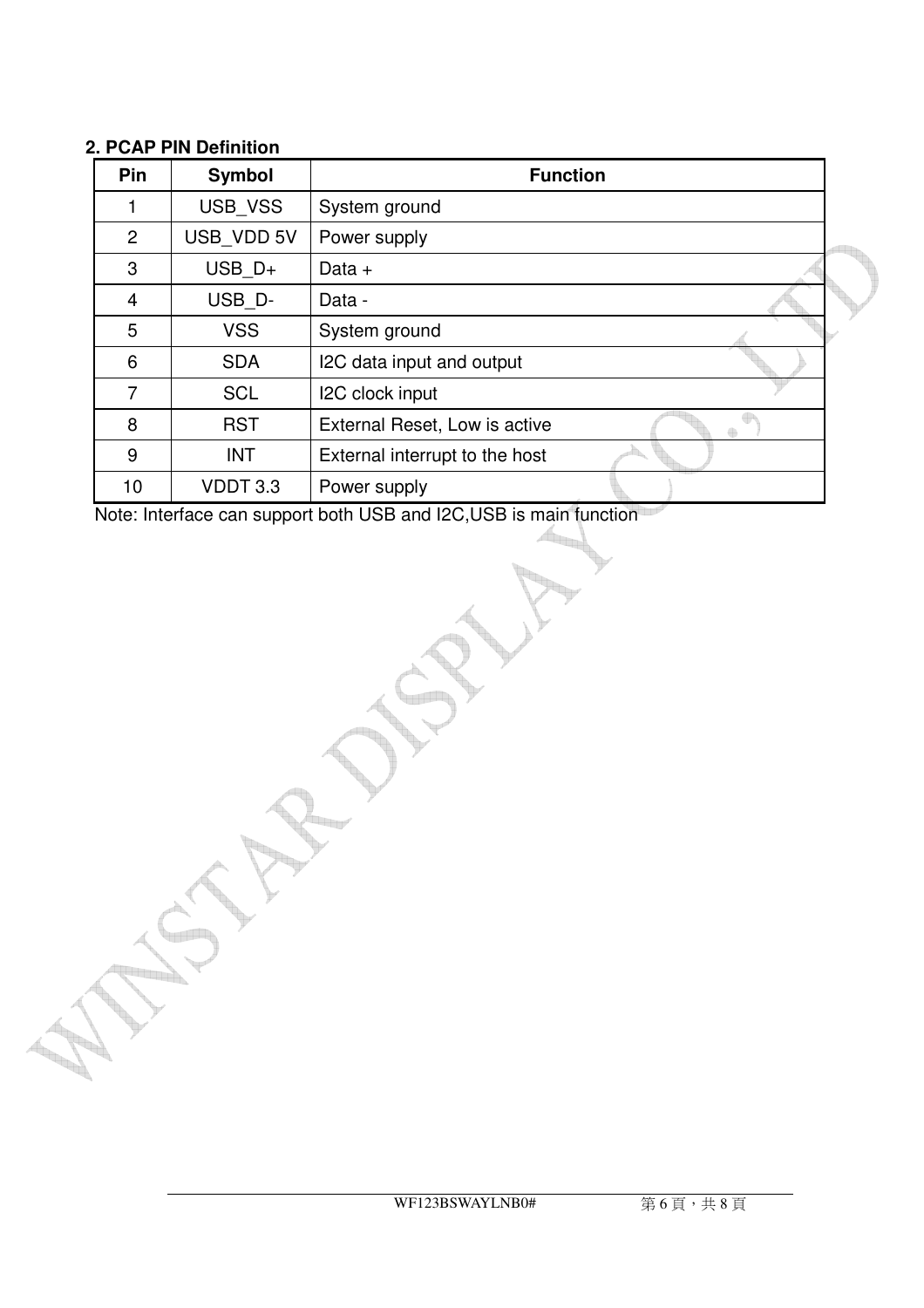## Contour Drawing